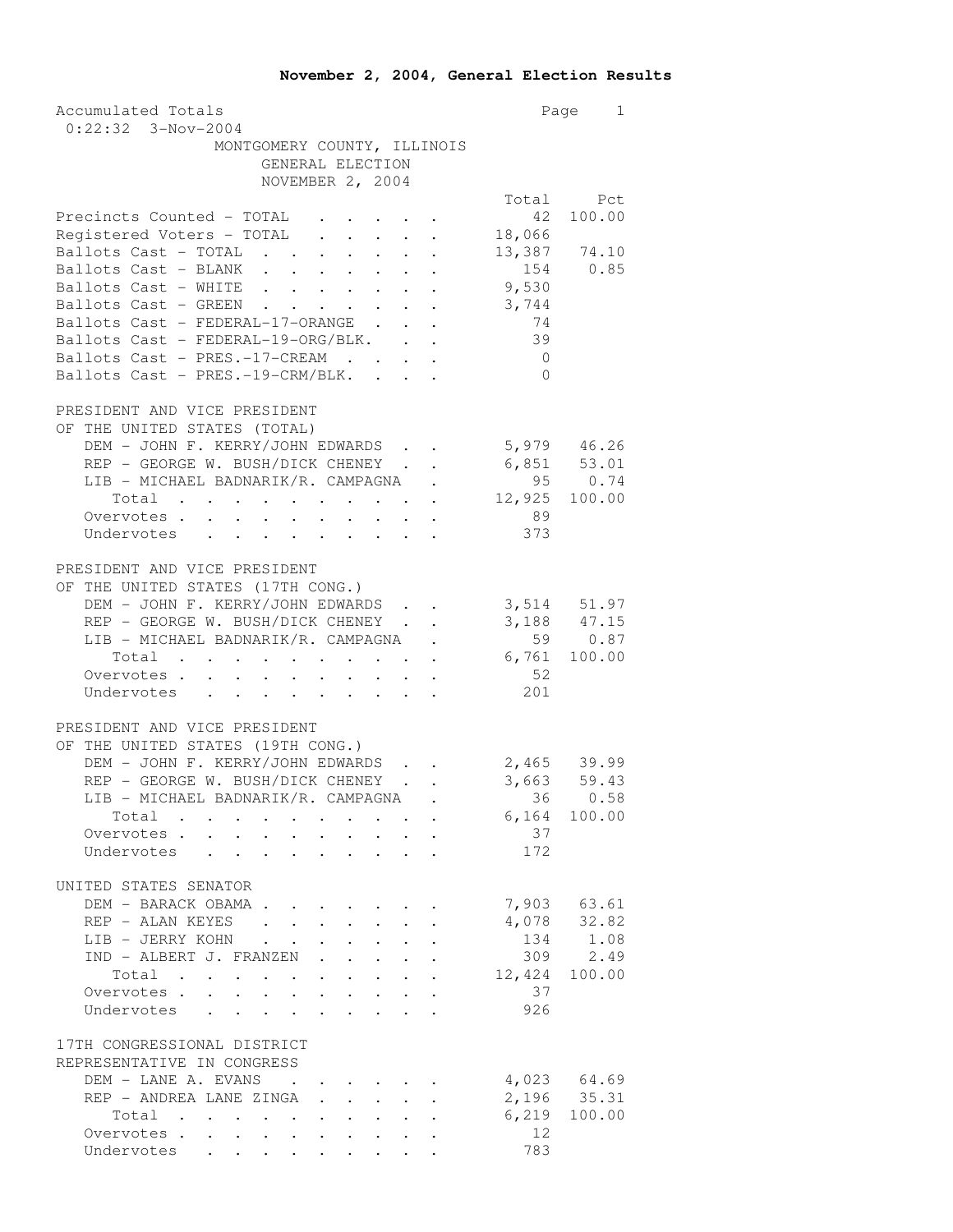| Accumulated Totals                                                                                                                                                                                                           |                | Page 2                      |
|------------------------------------------------------------------------------------------------------------------------------------------------------------------------------------------------------------------------------|----------------|-----------------------------|
| $0:22:32$ 3-Nov-2004                                                                                                                                                                                                         |                |                             |
| MONTGOMERY COUNTY, ILLINOIS                                                                                                                                                                                                  |                |                             |
| GENERAL ELECTION                                                                                                                                                                                                             |                |                             |
| NOVEMBER 2, 2004                                                                                                                                                                                                             |                |                             |
| 19TH CONGRESSIONAL DISTRICT                                                                                                                                                                                                  |                | Total Pct                   |
| REPRESENTATIVE IN CONGRESS                                                                                                                                                                                                   |                |                             |
| DEM - TIM BAGWELL                                                                                                                                                                                                            |                |                             |
| $\mathcal{L}(\mathcal{A})$ , and $\mathcal{L}(\mathcal{A})$<br>$\begin{array}{cccccccccccccc} \bullet & \bullet & \bullet & \bullet & \bullet & \bullet & \bullet & \bullet & \bullet \end{array}$<br>REP - JOHN M. SHIMKUS. |                | 1,691 27.95                 |
| $\ddot{\phantom{0}}$<br>$\mathbf{r} = \mathbf{r} \times \mathbf{r}$ , where $\mathbf{r} = \mathbf{r} \times \mathbf{r}$<br>Total                                                                                             |                | 4,360 72.05<br>6,051 100.00 |
| $\mathbf{r} = \mathbf{r} + \mathbf{r}$ , $\mathbf{r} = \mathbf{r}$<br>$\sim$<br>Overvotes.                                                                                                                                   | $\overline{7}$ |                             |
| $\ddot{\phantom{0}}$<br>$\sim$<br>$\sim$<br>$\ddot{\phantom{0}}$<br>$\sim$ 10 $\pm$<br>Undervotes<br>$\mathbf{r}$ , $\mathbf{r}$<br>$\mathbf{L}$<br>$\mathbf{r}$ $\mathbf{r}$<br>$\mathbf{r}$ , $\mathbf{r}$ , $\mathbf{r}$  | 315            |                             |
|                                                                                                                                                                                                                              |                |                             |
| STATE SENATOR                                                                                                                                                                                                                |                |                             |
| 49TH LEGISLATIVE DISTRICT (UNEXP.2 YR.TERM)                                                                                                                                                                                  |                |                             |
| DEM - DEANNA DEMUZIO                                                                                                                                                                                                         | 10,352 100.00  |                             |
| REP - NO CANDIDATE FILED                                                                                                                                                                                                     |                |                             |
| Total.                                                                                                                                                                                                                       | 10,352 100.00  |                             |
| $\mathcal{L}(\mathcal{A})$ . The contribution of the contribution of $\mathcal{A}$<br>Overvotes .                                                                                                                            | $\overline{0}$ |                             |
| $\ddot{\phantom{0}}$<br>$\ddot{\phantom{0}}$<br>$\sim$<br>Undervotes                                                                                                                                                         | 2,922          |                             |
| $\sim$<br>$\sim$<br>$\sim$ $-$<br>$\sim$                                                                                                                                                                                     |                |                             |
|                                                                                                                                                                                                                              |                |                             |
| REPRESENTATIVE IN THE GENERAL ASSEMBLY                                                                                                                                                                                       |                |                             |
| 98TH REPRESENTATIVE DISTRICT                                                                                                                                                                                                 |                |                             |
| DEM - GARY HANNIG<br>REP - NO CANDIDATE FILED                                                                                                                                                                                | 10,416         | 100.00                      |
|                                                                                                                                                                                                                              |                |                             |
| Total .<br>$\mathbf{a} = \mathbf{a} \cdot \mathbf{a}$ , and $\mathbf{a} = \mathbf{a} \cdot \mathbf{a}$ , and $\mathbf{a} = \mathbf{a} \cdot \mathbf{a}$ , and                                                                | 10,416         | 100.00                      |
| Overvotes                                                                                                                                                                                                                    | $\sim$ 0       |                             |
| Undervotes<br>$\mathbf{r}$ , $\mathbf{r}$ , $\mathbf{r}$ , $\mathbf{r}$<br>$\cdot$ $\cdot$                                                                                                                                   | 2,858          |                             |
|                                                                                                                                                                                                                              |                |                             |
| CIRCUIT CLERK                                                                                                                                                                                                                |                |                             |
| DEM - BILL MAJOR                                                                                                                                                                                                             | 5,593 43.97    |                             |
| REP - MARY WEBB                                                                                                                                                                                                              | 7,126 56.03    |                             |
| Total<br>$\mathcal{L}(\mathcal{A})$ . The contribution of the contribution of the contribution of                                                                                                                            | 12,719         | 100.00                      |
| Overvotes                                                                                                                                                                                                                    | 15             |                             |
| Undervotes                                                                                                                                                                                                                   | 540            |                             |
|                                                                                                                                                                                                                              |                |                             |
| STATE'S ATTORNEY                                                                                                                                                                                                             |                |                             |
| DEM - JIM ROBERTS                                                                                                                                                                                                            | 10,525 100.00  |                             |
| REP – NO CANDIDATE FILED                                                                                                                                                                                                     |                |                             |
| Total                                                                                                                                                                                                                        |                | 10,525 100.00               |
| Overvotes.                                                                                                                                                                                                                   | $\Omega$       |                             |
| Undervotes                                                                                                                                                                                                                   | 2,749          |                             |
|                                                                                                                                                                                                                              |                |                             |
| CORONER                                                                                                                                                                                                                      |                |                             |
| DEM - RICKEY L. BROADDUS                                                                                                                                                                                                     | 10,622         | 100.00                      |
| REP - NO CANDIDATE FILED                                                                                                                                                                                                     |                |                             |
| Total<br>$\mathbf{L} = \mathbf{L} \mathbf{L}$                                                                                                                                                                                | 10,622         | 100.00                      |
| Overvotes<br>$\sim$<br>$\mathbf{r}$<br>$\sim$<br>$\mathbf{L}$<br>$\mathbf{r}$ $\mathbf{r}$                                                                                                                                   | $\Omega$       |                             |
| $\sim$ $\sim$ $\sim$ $\sim$<br>Undervotes                                                                                                                                                                                    | 2,652          |                             |
|                                                                                                                                                                                                                              |                |                             |
| REGIONAL SUPT. OF SCHOOLS                                                                                                                                                                                                    |                |                             |
| (BOND, EFFINGHAM, FAYETTE) (UNEXP. 2YR. TERM)                                                                                                                                                                                |                |                             |
| DEM - MARK A. DRONE                                                                                                                                                                                                          | 90             | 100.00                      |
| REP - NO CANDIDATE FILED                                                                                                                                                                                                     |                |                             |
| Total .                                                                                                                                                                                                                      | 90             | 100.00                      |
| Overvotes<br>$\ddot{\phantom{0}}$<br>$\ddot{\phantom{0}}$<br>$\bullet$ .                                                                                                                                                     | - 0            |                             |
| Undervotes                                                                                                                                                                                                                   | 26             |                             |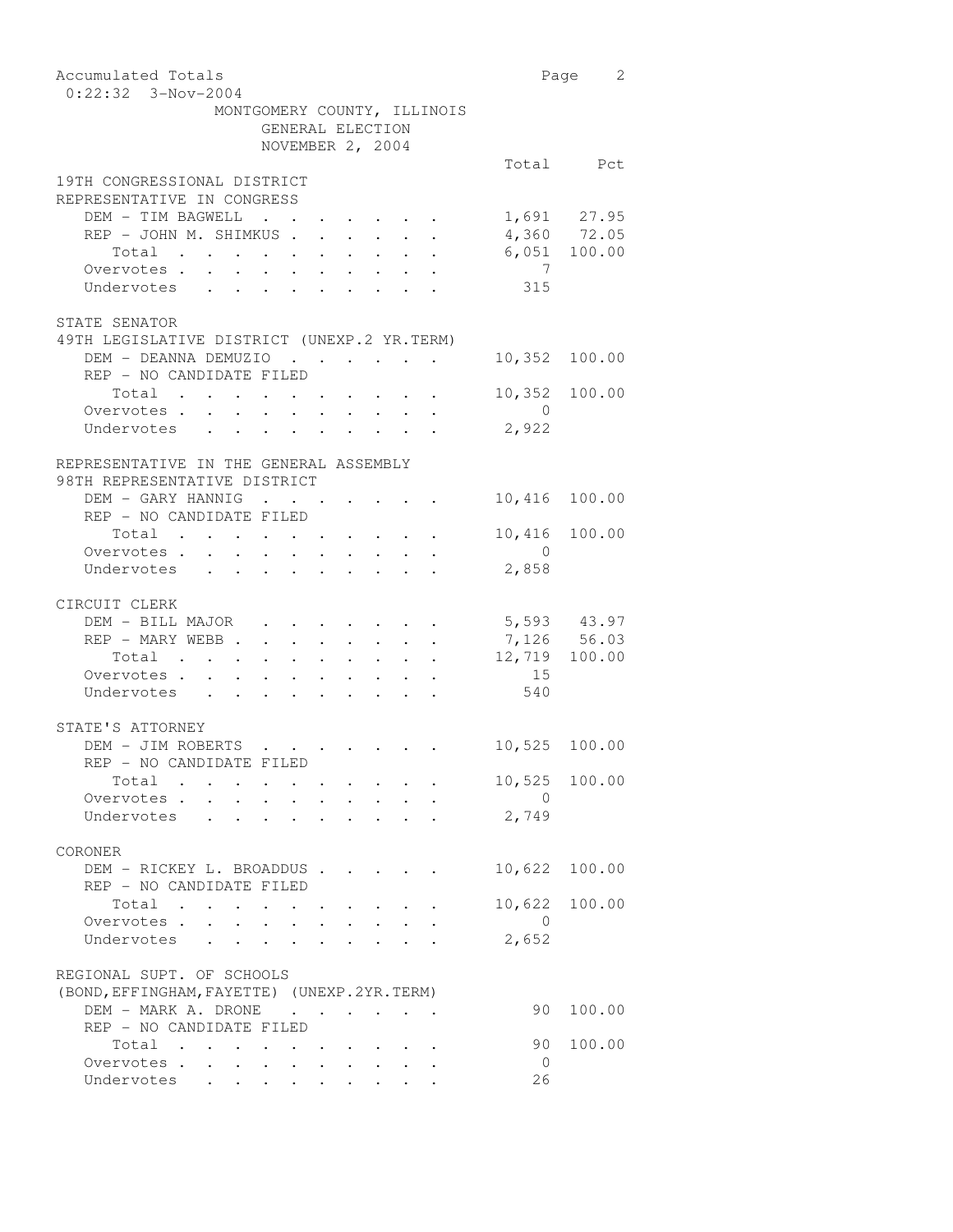| Accumulated Totals<br>$0:22:32$ 3-Nov-2004                                                                                                                                                                                                                                                                                                                                                                                              |                                            |                                                                 |                                               |  |  |                                                                               |                                                                                                                                      |                | Page 3                        |
|-----------------------------------------------------------------------------------------------------------------------------------------------------------------------------------------------------------------------------------------------------------------------------------------------------------------------------------------------------------------------------------------------------------------------------------------|--------------------------------------------|-----------------------------------------------------------------|-----------------------------------------------|--|--|-------------------------------------------------------------------------------|--------------------------------------------------------------------------------------------------------------------------------------|----------------|-------------------------------|
| MONTGOMERY COUNTY, ILLINOIS                                                                                                                                                                                                                                                                                                                                                                                                             |                                            |                                                                 |                                               |  |  |                                                                               |                                                                                                                                      |                |                               |
|                                                                                                                                                                                                                                                                                                                                                                                                                                         | GENERAL ELECTION<br>NOVEMBER 2, 2004       |                                                                 |                                               |  |  |                                                                               |                                                                                                                                      |                |                               |
|                                                                                                                                                                                                                                                                                                                                                                                                                                         |                                            |                                                                 |                                               |  |  |                                                                               |                                                                                                                                      |                |                               |
|                                                                                                                                                                                                                                                                                                                                                                                                                                         |                                            |                                                                 |                                               |  |  |                                                                               |                                                                                                                                      |                | Total Pct                     |
| COUNTY BOARD DISTRICT 1<br>COUNTY BOARD MEMBER-4 YEAR TERM                                                                                                                                                                                                                                                                                                                                                                              |                                            |                                                                 |                                               |  |  |                                                                               |                                                                                                                                      |                |                               |
| DEM - PAT CLARKE .                                                                                                                                                                                                                                                                                                                                                                                                                      |                                            |                                                                 |                                               |  |  |                                                                               |                                                                                                                                      |                |                               |
|                                                                                                                                                                                                                                                                                                                                                                                                                                         |                                            |                                                                 |                                               |  |  |                                                                               |                                                                                                                                      |                | 1,041 49.67                   |
|                                                                                                                                                                                                                                                                                                                                                                                                                                         |                                            |                                                                 |                                               |  |  |                                                                               |                                                                                                                                      |                | $1,055$ 50.33<br>2,096 100.00 |
| Total $\cdots$ $\cdots$ $\cdots$<br>Overvotes .<br>$\ddot{\phantom{a}}$<br>$\ddot{\phantom{0}}$                                                                                                                                                                                                                                                                                                                                         |                                            |                                                                 |                                               |  |  |                                                                               |                                                                                                                                      | $\sim$ 1       |                               |
| Undervotes<br>$\ddot{\phantom{0}}$<br>$\sim$                                                                                                                                                                                                                                                                                                                                                                                            | $\mathbf{r} = \mathbf{r} \cdot \mathbf{r}$ | $\sigma_{\rm{eff}}$ , $\sigma_{\rm{eff}}$ , $\sigma_{\rm{eff}}$ | $\sim$                                        |  |  |                                                                               |                                                                                                                                      | 116            |                               |
|                                                                                                                                                                                                                                                                                                                                                                                                                                         |                                            |                                                                 |                                               |  |  |                                                                               |                                                                                                                                      |                |                               |
| COUNTY BOARD DISTRICT 1                                                                                                                                                                                                                                                                                                                                                                                                                 |                                            |                                                                 |                                               |  |  |                                                                               |                                                                                                                                      |                |                               |
| COUNTY BOARD MEMBER-UNEXP.2YR.TERM                                                                                                                                                                                                                                                                                                                                                                                                      |                                            |                                                                 |                                               |  |  |                                                                               |                                                                                                                                      |                |                               |
| DEM - DAVID HEATON                                                                                                                                                                                                                                                                                                                                                                                                                      |                                            |                                                                 |                                               |  |  |                                                                               |                                                                                                                                      |                | 1,078 52.66                   |
| REP - CHARLES BOUTCHER                                                                                                                                                                                                                                                                                                                                                                                                                  |                                            |                                                                 |                                               |  |  | $\mathbf{r} = \mathbf{r} + \mathbf{r} + \mathbf{r} + \mathbf{r} + \mathbf{r}$ |                                                                                                                                      |                | 969 47.34                     |
| Total                                                                                                                                                                                                                                                                                                                                                                                                                                   |                                            |                                                                 |                                               |  |  |                                                                               |                                                                                                                                      |                | 2,047 100.00                  |
| Overvotes.                                                                                                                                                                                                                                                                                                                                                                                                                              |                                            |                                                                 |                                               |  |  |                                                                               | $\mathbf{r} = \mathbf{r} + \mathbf{r}$ , where $\mathbf{r} = \mathbf{r} + \mathbf{r}$ , where $\mathbf{r} = \mathbf{r}$              | $\overline{0}$ |                               |
| Undervotes                                                                                                                                                                                                                                                                                                                                                                                                                              |                                            |                                                                 |                                               |  |  |                                                                               |                                                                                                                                      | 166            |                               |
|                                                                                                                                                                                                                                                                                                                                                                                                                                         |                                            |                                                                 |                                               |  |  |                                                                               |                                                                                                                                      |                |                               |
| COUNTY BOARD DISTRICT 2                                                                                                                                                                                                                                                                                                                                                                                                                 |                                            |                                                                 |                                               |  |  |                                                                               |                                                                                                                                      |                |                               |
| COUNTY BOARD MEMBER                                                                                                                                                                                                                                                                                                                                                                                                                     |                                            |                                                                 |                                               |  |  |                                                                               |                                                                                                                                      |                |                               |
| VOTE FOR 2                                                                                                                                                                                                                                                                                                                                                                                                                              |                                            |                                                                 |                                               |  |  |                                                                               |                                                                                                                                      |                |                               |
| DEM - MIKE A. HAVERA                                                                                                                                                                                                                                                                                                                                                                                                                    |                                            |                                                                 |                                               |  |  |                                                                               |                                                                                                                                      |                | 1,081 51.92                   |
| REP - NELSON AUMANN                                                                                                                                                                                                                                                                                                                                                                                                                     |                                            |                                                                 |                                               |  |  |                                                                               | $\mathbf{r} = \mathbf{r} + \mathbf{r}$ , where $\mathbf{r} = \mathbf{r} + \mathbf{r}$ , where $\mathbf{r} = \mathbf{r}$              |                | 1,001 48.08                   |
| Total .<br>$\mathbf{a} = \mathbf{a} + \mathbf{a} + \mathbf{a} + \mathbf{a} + \mathbf{a} + \mathbf{a} + \mathbf{a} + \mathbf{a} + \mathbf{a} + \mathbf{a} + \mathbf{a} + \mathbf{a} + \mathbf{a} + \mathbf{a} + \mathbf{a} + \mathbf{a} + \mathbf{a} + \mathbf{a} + \mathbf{a} + \mathbf{a} + \mathbf{a} + \mathbf{a} + \mathbf{a} + \mathbf{a} + \mathbf{a} + \mathbf{a} + \mathbf{a} + \mathbf{a} + \mathbf{a} + \mathbf{a} + \mathbf$ |                                            |                                                                 |                                               |  |  |                                                                               |                                                                                                                                      |                | 2,082 100.00                  |
| Overvotes .<br>$\bullet$ .<br><br><br><br><br><br><br><br><br><br><br><br>                                                                                                                                                                                                                                                                                                                                                              |                                            |                                                                 |                                               |  |  |                                                                               | $\mathbf{r} = \mathbf{r} + \mathbf{r}$ , where $\mathbf{r} = \mathbf{r} + \mathbf{r}$ , where $\mathbf{r} = \mathbf{r} + \mathbf{r}$ | $\overline{0}$ |                               |
| Undervotes<br>$\ddot{\phantom{0}}$<br>$\sim$                                                                                                                                                                                                                                                                                                                                                                                            | $\mathbf{r} = \mathbf{r} + \mathbf{r}$ .   |                                                                 |                                               |  |  |                                                                               |                                                                                                                                      | 1,378          |                               |
|                                                                                                                                                                                                                                                                                                                                                                                                                                         |                                            |                                                                 |                                               |  |  |                                                                               |                                                                                                                                      |                |                               |
| COUNTY BOARD DISTRICT 3                                                                                                                                                                                                                                                                                                                                                                                                                 |                                            |                                                                 |                                               |  |  |                                                                               |                                                                                                                                      |                |                               |
| COUNTY BOARD MEMBER                                                                                                                                                                                                                                                                                                                                                                                                                     |                                            |                                                                 |                                               |  |  |                                                                               |                                                                                                                                      |                |                               |
| DEM - ROBERT L. DURBIN .<br>REP - NO CANDIDATE FILED                                                                                                                                                                                                                                                                                                                                                                                    |                                            |                                                                 |                                               |  |  |                                                                               |                                                                                                                                      |                | 1,519 100.00                  |
| Total                                                                                                                                                                                                                                                                                                                                                                                                                                   |                                            |                                                                 |                                               |  |  |                                                                               |                                                                                                                                      |                | 1,519 100.00                  |
| Overvotes                                                                                                                                                                                                                                                                                                                                                                                                                               |                                            |                                                                 |                                               |  |  |                                                                               |                                                                                                                                      | $\overline{0}$ |                               |
| Undervotes                                                                                                                                                                                                                                                                                                                                                                                                                              |                                            |                                                                 |                                               |  |  |                                                                               |                                                                                                                                      | 392            |                               |
|                                                                                                                                                                                                                                                                                                                                                                                                                                         |                                            |                                                                 |                                               |  |  |                                                                               |                                                                                                                                      |                |                               |
| COUNTY BOARD DISTRICT 4                                                                                                                                                                                                                                                                                                                                                                                                                 |                                            |                                                                 |                                               |  |  |                                                                               |                                                                                                                                      |                |                               |
| COUNTY BOARD MEMBER                                                                                                                                                                                                                                                                                                                                                                                                                     |                                            |                                                                 |                                               |  |  |                                                                               |                                                                                                                                      |                |                               |
| VOTE FOR 2                                                                                                                                                                                                                                                                                                                                                                                                                              |                                            |                                                                 |                                               |  |  |                                                                               |                                                                                                                                      |                |                               |
| DEM - MIKE PLUNKETT                                                                                                                                                                                                                                                                                                                                                                                                                     |                                            |                                                                 |                                               |  |  |                                                                               |                                                                                                                                      |                | 1,489 56.04                   |
| DEM - DENNIS L. JAGODZINSKI                                                                                                                                                                                                                                                                                                                                                                                                             |                                            |                                                                 |                                               |  |  |                                                                               |                                                                                                                                      |                | 1,168 43.96                   |
| REP - NO CANDIDATE FILED                                                                                                                                                                                                                                                                                                                                                                                                                |                                            |                                                                 |                                               |  |  |                                                                               |                                                                                                                                      |                |                               |
| Total                                                                                                                                                                                                                                                                                                                                                                                                                                   |                                            |                                                                 |                                               |  |  |                                                                               |                                                                                                                                      |                | 2,657 100.00                  |
| Overvotes.                                                                                                                                                                                                                                                                                                                                                                                                                              |                                            |                                                                 |                                               |  |  |                                                                               |                                                                                                                                      | $\overline{0}$ |                               |
| Undervotes<br>$\ddot{\phantom{0}}$<br>$\bullet$ .<br><br><br><br><br><br><br><br><br><br><br><br>                                                                                                                                                                                                                                                                                                                                       | $\ddot{\phantom{0}}$                       | $\ddot{\phantom{a}}$                                            | $\ddot{\phantom{a}}$                          |  |  |                                                                               |                                                                                                                                      | 1,529          |                               |
|                                                                                                                                                                                                                                                                                                                                                                                                                                         |                                            |                                                                 |                                               |  |  |                                                                               |                                                                                                                                      |                |                               |
| COUNTY BOARD DISTRICT 5                                                                                                                                                                                                                                                                                                                                                                                                                 |                                            |                                                                 |                                               |  |  |                                                                               |                                                                                                                                      |                |                               |
| COUNTY BOARD MEMBER                                                                                                                                                                                                                                                                                                                                                                                                                     |                                            |                                                                 |                                               |  |  |                                                                               |                                                                                                                                      |                |                               |
| DEM - FRANK J. KOMOR, JR.                                                                                                                                                                                                                                                                                                                                                                                                               |                                            |                                                                 |                                               |  |  |                                                                               |                                                                                                                                      | 1,218          | 100.00                        |
| REP - NO CANDIDATE FILED                                                                                                                                                                                                                                                                                                                                                                                                                |                                            |                                                                 |                                               |  |  |                                                                               |                                                                                                                                      |                |                               |
| Total                                                                                                                                                                                                                                                                                                                                                                                                                                   |                                            |                                                                 | $\bullet$ , and a set of the set of $\bullet$ |  |  |                                                                               |                                                                                                                                      | 1,218          | 100.00                        |
| Overvotes                                                                                                                                                                                                                                                                                                                                                                                                                               |                                            |                                                                 |                                               |  |  |                                                                               |                                                                                                                                      | $\overline{0}$ |                               |
| Undervotes                                                                                                                                                                                                                                                                                                                                                                                                                              |                                            |                                                                 |                                               |  |  | $\bullet$ .                                                                   |                                                                                                                                      | 388            |                               |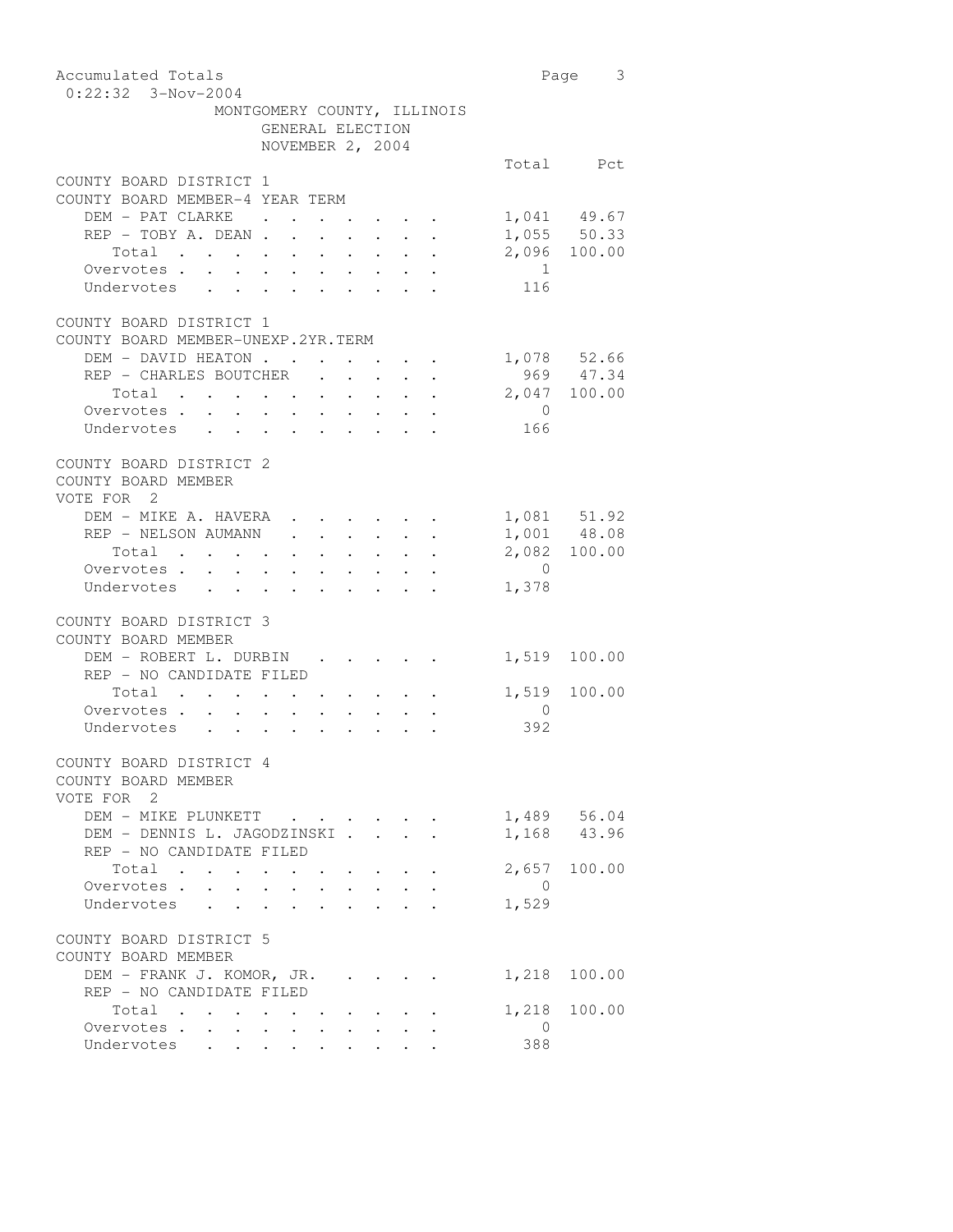| Accumulated Totals                                                                             |                                                                               |                      |                      |                                                       |        |                          | Page 4           |
|------------------------------------------------------------------------------------------------|-------------------------------------------------------------------------------|----------------------|----------------------|-------------------------------------------------------|--------|--------------------------|------------------|
| $0:22:32$ 3-Nov-2004                                                                           |                                                                               |                      |                      |                                                       |        |                          |                  |
|                                                                                                | MONTGOMERY COUNTY, ILLINOIS                                                   |                      |                      |                                                       |        |                          |                  |
|                                                                                                | GENERAL ELECTION                                                              |                      |                      |                                                       |        |                          |                  |
|                                                                                                | NOVEMBER 2, 2004                                                              |                      |                      |                                                       |        |                          |                  |
|                                                                                                |                                                                               |                      |                      |                                                       |        |                          | Total Pct        |
| COUNTY BOARD DISTRICT 6                                                                        |                                                                               |                      |                      |                                                       |        |                          |                  |
| COUNTY BOARD MEMBER                                                                            |                                                                               |                      |                      |                                                       |        |                          |                  |
| DEM - TIMOTHY L. FOGLE                                                                         |                                                                               |                      |                      |                                                       |        |                          | 722 43.03        |
| REP - ROGER L. MYERS .                                                                         |                                                                               |                      |                      |                                                       |        |                          | $956$ $56.97$    |
| Total                                                                                          | $\begin{array}{cccccccccccccc} . & . & . & . & . & . & . & . & . \end{array}$ | $\ddot{\phantom{0}}$ |                      |                                                       |        |                          | 1,678 100.00     |
| Overvotes.                                                                                     |                                                                               |                      |                      |                                                       |        |                          |                  |
|                                                                                                |                                                                               |                      |                      |                                                       |        | $\overline{\phantom{a}}$ |                  |
| Undervotes                                                                                     |                                                                               |                      |                      |                                                       |        | 114                      |                  |
|                                                                                                |                                                                               |                      |                      |                                                       |        |                          |                  |
| COUNTY BOARD DISTRICT 7                                                                        |                                                                               |                      |                      |                                                       |        |                          |                  |
| COUNTY BOARD MEMBER                                                                            |                                                                               |                      |                      |                                                       |        |                          |                  |
| VOTE FOR 2                                                                                     |                                                                               |                      |                      |                                                       |        |                          |                  |
| DEM - DEAN BRANDT                                                                              |                                                                               |                      |                      |                                                       |        |                          | 720 25.09        |
| REP - EDWARD HELGEN                                                                            |                                                                               |                      |                      |                                                       |        |                          | $1,229$ $42.82$  |
| REP - MARY BATHURST                                                                            |                                                                               |                      |                      |                                                       | $\sim$ |                          | $921$ 32.09      |
| $\begin{tabular}{ccccccccccc} Total & . & . & . & . & . & . & . & . & . & . & . \end{tabular}$ |                                                                               |                      |                      |                                                       |        |                          | 2,870 100.00     |
| Overvotes.                                                                                     |                                                                               |                      |                      |                                                       |        | $\overline{0}$           |                  |
| Undervotes                                                                                     |                                                                               |                      |                      |                                                       |        | 982                      |                  |
|                                                                                                |                                                                               |                      |                      |                                                       |        |                          |                  |
| JUDGE OF THE SUPREME COURT                                                                     |                                                                               |                      |                      |                                                       |        |                          |                  |
| 5TH JUD.DISTRICT (HARRISON II)                                                                 |                                                                               |                      |                      |                                                       |        |                          |                  |
| DEM - GORDON E. MAAG                                                                           |                                                                               |                      |                      | $\mathcal{A}$ , and $\mathcal{A}$ , and $\mathcal{A}$ |        |                          | 5,741 47.68      |
| REP - LLOYD A. KARMEIER .                                                                      |                                                                               | $\ddot{\phantom{0}}$ | $\ddot{\phantom{0}}$ | $\ddot{\phantom{0}}$                                  |        |                          | $6, 299$ $52.32$ |
| Total                                                                                          |                                                                               |                      |                      |                                                       |        |                          | 12,040 100.00    |
| Overvotes.                                                                                     |                                                                               |                      |                      |                                                       |        | 14                       |                  |
|                                                                                                |                                                                               |                      |                      |                                                       |        |                          |                  |
| Undervotes                                                                                     |                                                                               |                      |                      |                                                       |        | 1,220                    |                  |
|                                                                                                |                                                                               |                      |                      |                                                       |        |                          |                  |
| JUDGE OF THE APPELLATE COURT                                                                   |                                                                               |                      |                      |                                                       |        |                          |                  |
| 5TH JUD.DISTRICT (RARICK)                                                                      |                                                                               |                      |                      |                                                       |        |                          |                  |
| DEM - JAMES K. DONOVAN                                                                         |                                                                               |                      |                      |                                                       |        |                          | 8,881 100.00     |
| REP - NO CANDIDATE FILED                                                                       |                                                                               |                      |                      |                                                       |        |                          |                  |
| Total                                                                                          |                                                                               |                      |                      |                                                       |        |                          | 8,881 100.00     |
| Overvotes.                                                                                     |                                                                               |                      |                      |                                                       |        | $\Omega$                 |                  |
| Undervotes                                                                                     |                                                                               |                      |                      |                                                       |        | 4,393                    |                  |
|                                                                                                |                                                                               |                      |                      |                                                       |        |                          |                  |
| JUDGE OF THE CIRCUIT COURT                                                                     |                                                                               |                      |                      |                                                       |        |                          |                  |
| 4TH JUD. CIRCUIT (HUBER)                                                                       |                                                                               |                      |                      |                                                       |        |                          |                  |
| DEM - KELLY D. LONG                                                                            |                                                                               |                      |                      |                                                       |        |                          | 9,789 100.00     |
| REP - NO CANDIDATE FILED                                                                       |                                                                               |                      |                      |                                                       |        |                          |                  |
| Total.<br>$\ddot{\phantom{0}}$<br>$\ddot{\phantom{a}}$                                         |                                                                               |                      |                      |                                                       |        |                          | 9,789 100.00     |
| Overvotes .                                                                                    |                                                                               |                      |                      |                                                       |        | $\overline{0}$           |                  |
| Undervotes                                                                                     |                                                                               |                      |                      |                                                       |        | 3,485                    |                  |
|                                                                                                |                                                                               |                      |                      |                                                       |        |                          |                  |
| APPELLATE COURT FIFTH JUDICIAL DISTRICT                                                        |                                                                               |                      |                      |                                                       |        |                          |                  |
| RETAIN GORDON E. MAAG                                                                          |                                                                               |                      |                      |                                                       |        |                          |                  |
|                                                                                                |                                                                               |                      |                      |                                                       |        |                          | 5,820 55.84      |
| YES                                                                                            |                                                                               |                      |                      |                                                       |        |                          |                  |
| NO .<br>$\sim 100$ km s $^{-1}$<br>$\sim$ $-$                                                  |                                                                               |                      |                      |                                                       |        |                          | 4,603 44.16      |
| Total                                                                                          |                                                                               |                      |                      |                                                       |        |                          | 10,423 100.00    |
| Overvotes .                                                                                    |                                                                               |                      |                      |                                                       |        | 50                       |                  |
| Undervotes<br>$\mathbf{r}$<br>$\sim$                                                           | $\sim$                                                                        |                      |                      |                                                       |        | 2,801                    |                  |